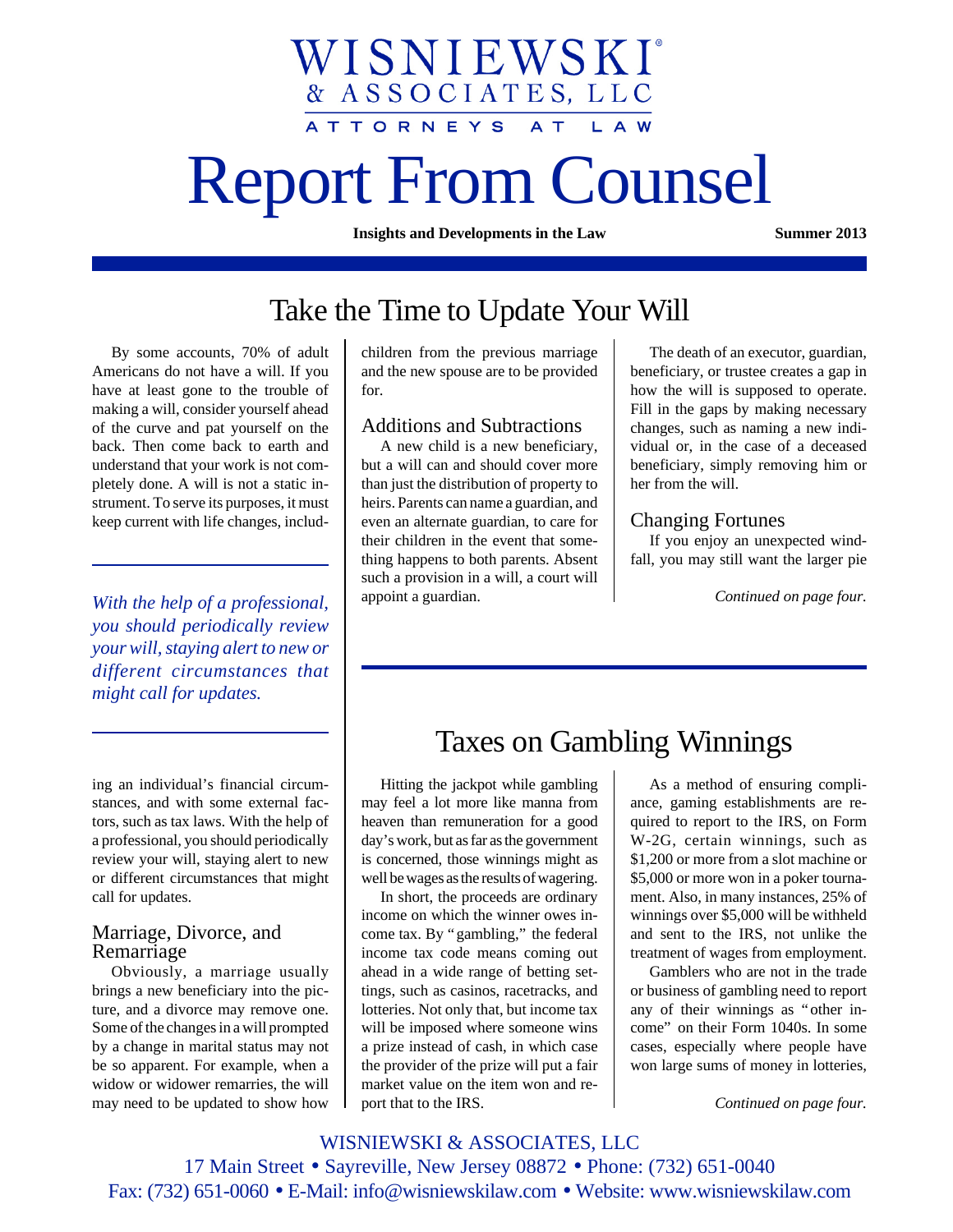# Careful Whom You Add to Accounts

Various types of bank accounts held in the name of a single individual or entity have the virtue of simplicity, and the added bonus that the accountholder does not have to wait to make decisions until after a consensus has been reached with others. But sometimes other considerations make it desirable to add someone else, usually a relative, to an account.

That is a perfectly reasonable step to take, but it is important to consider the ramifications, especially as it may affect federal deposit insurance for accounts insured by the Federal Deposit Insurance Corporation (FDIC). Of course, another overriding consideration having more to do with human nature than federal regulations is whether there is a trusting relationship between or among everyone whose name is on an account.

#### Joint Bank Accounts

Under FDIC rules, a joint account is a deposit account owned by two or more people who have equal rights to withdraw all of the deposits and to close an account. Married couples, assuming they want to share the funds in the account, like the convenience of such a joint account so that either person can write checks on the account and pay bills from it. At an FDIC-insured institution, each co-owner is insured for up to \$250,000 for his or her share in all joint accounts in that institution. But if all persons on the account do not have equal withdrawal rights, the account will not necessarily be FDIC insured up to the same amount as for a true joint account under FDIC rules.

If the goal is to give someone limited access to a bank account when needed but not to grant ownership rights to the account, an alternative is to grant that person a power of attorney. Powers of attorney, which typically authorize someone to represent or act on another's behalf in financial matters, can be crafted to permit the desired amount of access to bank accounts.

## Safe-Deposit Boxes

The various states and banking institutions have their own rules and procedures for access to safe-deposit boxes. Since granting a second person access to a safe-deposit box amounts to giving that person the right to empty the box without the need for anyone else's approval, this is a step that should be taken only with care and forethought.

#### Credit Card Accounts

There are two different ways to give a second person the ability to use a credit card. Making that person a coowner means that he or she will be financially responsible for all of the debt incurred with the credit card, regardless of which co-owner authorized a particular charge. In the alternative,

an authorized user of the card may or may not be financially responsible for the debt, depending on the cardholder agreement. The card owner can put restrictions on authorized users, such as how much debt the authorized user can incur with the card.

#### Cosigning Loans

Succinctly put, a cosignor on a loan has agreed that the creditor can look to him or her for satisfaction of the debt if the debtor does not pay the debt. This obligation may well extend to any late fees and collection costs made necessary by the debtor's delinquency. On top of that, the cosignor's own credit rating could take a hit if the debtor doesn't pay the debt or pays it late. All in all, the watchwords for cosigning on a loan are "proceed with caution."

# Long Arm of the Law

Long-arm statutes permit a court in a particular state to bring within its jurisdictional reach nonresident persons who, by their actions, have had at least such "minimum contacts" with the forum state that it is fair and just to subject them to the powers of a court in that state. In earlier times such contacts were as likely as not to take a physical form. But today, as a recent case illustrates, in the age of computers and the Internet the only thing physical about the contact may be someone's clicking a mouse or striking a keyboard from his or her home in another state or country.

A chemical company based in Connecticut decided to terminate the employment of Jackie, an employee of a Canadian subsidiary of the company. Jackie lived and worked in Ontario, Canada. According to the company, upon learning of her impending termi-

nation and just before it, Jackie forwarded from her company email account to her personal email account some confidential and proprietary data files belonging to the company.

She had previously agreed in writing to safeguard such information and to use it only for proper company purposes. The company sued Jackie in a federal court for unauthorized access to, and misuse of, a computer system and for misappropriation of trade secrets, in violation of Connecticut statutes.

Jackie's contention that she was beyond the reach of Connecticut's longarm statute was ultimately unsuccessful. Her conduct while she was domiciled and working in Canada, in accessing a computer server located in Connecticut to misappropriate confidential information belonging to her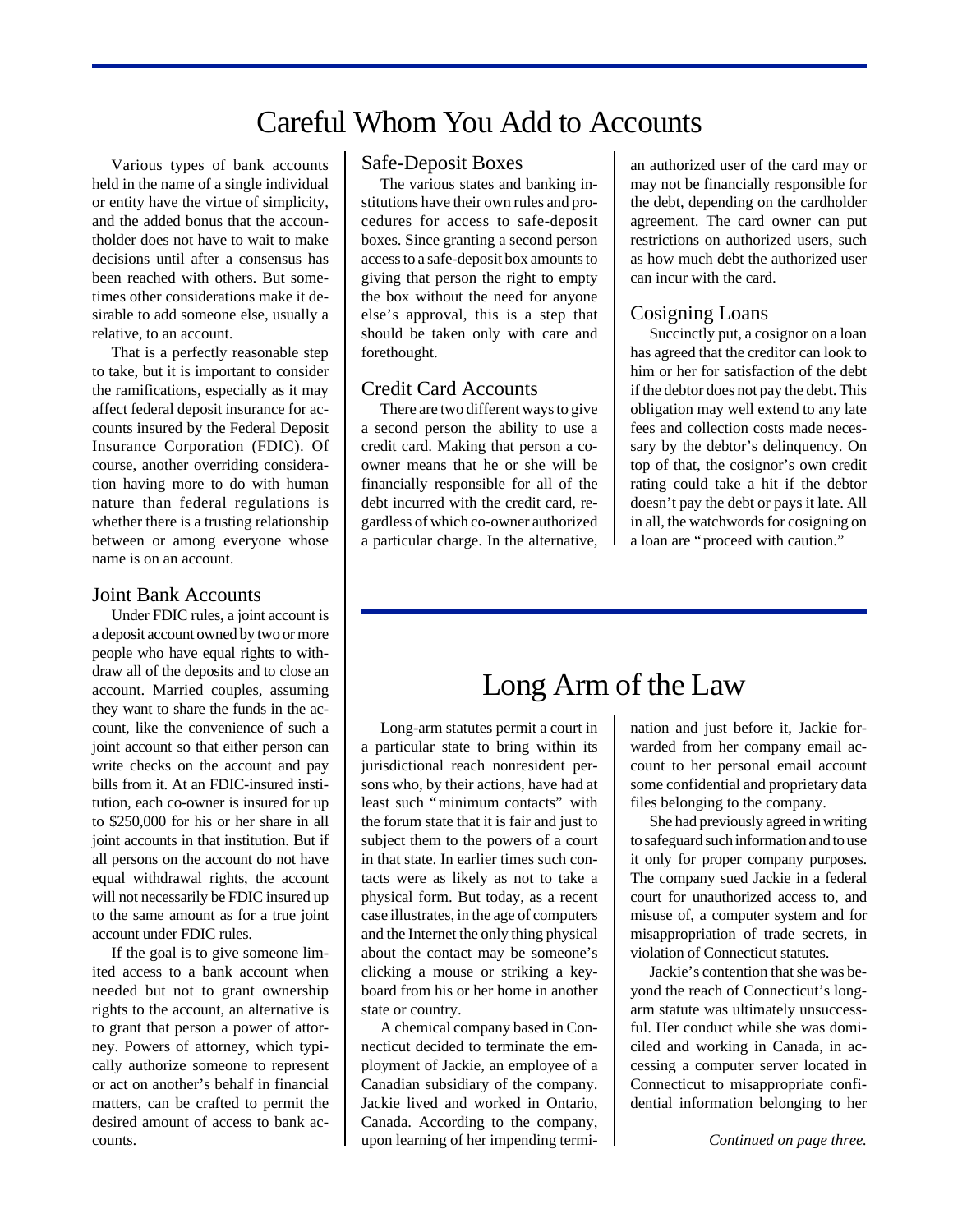The U.S. Department of Health and Human Services has adopted a new rule concerning privacy and security for health information, to take into account changes that have occurred in health care since enactment of the Health Insurance Portability and Accountability Act (HIPAA) of 1996. Some of the key features in the 563 page final rule are outlined below.

Privacy notices given by covered entities, such as health-care providers and health plans, must now include a statement about a patient's right to restrict the disclosure of his or her health information when paying out of pocket for the service.

"Downstream" business associates of covered entities are also covered by the new HIPAA rule. Thus, such subcontractors as billing and phone services, document and data storage companies, and other such entities whose functions involve the disclosure of protected health information are subject to liability for violations and the potential for agency enforcement action and penalties. This aspect of the new rule was meant to prevent covered entities from effectively skirting their HIPAA obligations by farming tasks out to subcontractors.

Before the new rule, a breach had to be reported to a patient if it posed a significant risk of financial, reputational, or other harm to the individual. Now, if health information is compromised, a data breach is presumed, with the attendant notification requirements, unless there is a low probability that the protected information was in fact compromised.

Factors to consider as to whether a breach must be reported are the nature and extent of the information, the person to whom the data was disclosed, whether that person actually viewed it,

# New HIPAA Rule

and whether the risk was mitigated in some manner.

While patients already had a right to a copy of their health records, the new rule changed the default form of production from a hard copy to an electronic copy when the information is maintained electronically. Entities

may charge a reasonable fee for providing the information, and now the information must be provided within 30 days of the request.

The new final rule took effect on March 26, 2013, and compliance with all applicable requirements must occur by September 23, 2013.

# **Long Arm of the Law**

*Continued from page two.*

employer, was sufficient to confer personal jurisdiction over her under Connecticut's long-arm statute.

While even more generally worded parts of the long-arm statute may have supported this result, the statute specifically provides for personal jurisdiction over persons who use a "computer" or a computer network located within the state, and the court found that the company's server, which Jackie had used, was a "computer" for jurisdictional purposes.

For a court to exercise personal jurisdiction over a nonresident, not only must the jurisdiction be authorized under the state's long-arm statute, but such an exercise of power must satisfy the requirements of the Due Process Clause of the Fourteenth Amendment.

Under well-settled U.S. Supreme Court precedents, this means that the nonresident must have engaged in some act by which it availed itself of the privilege of conducting activities in the forum state, and the resulting exercise of personal jurisdiction must be "reasonable." The facts of the chemical company's case against Jackie met these constitutional tests.

First, Jackie had purposefully availed herself of the "privilege" of conducting activities within Connecticut by allegedly accessing a computer server located in Connecticut in order to misappropriate confidential information belonging to her employer. She was allegedly aware of the centralization and housing of her employer's email system and the storage of confidential proprietary information and trade secrets in Connecticut, and she used that email system and its Connecticut servers in retrieving and emailing confidential files. Moreover, it was also significant that Jackie had directed her allegedly tortious conduct towards a corporation in Connecticut.

As for the reasonableness of bringing the nonresident defendant before a court in Connecticut, the court explained that although Jackie would have to travel to Connecticut to defend the suit, both Connecticut and the employer company had sufficient interests in resolving the matter in Connecticut. Not only was the employer based in Connecticut, which was where the majority of the corporate witnesses were located, but also Connecticut itself had an interest in the proper interpretation of its laws.

*Actual resolution of legal issues depends upon many factors, including variations of facts and state laws. This newsletter is not intended to provide legal advice on specific subjects, but rather to provide insight into legal developments and issues. The reader should always consult with legal counsel before taking action on matters covered by this newsletter.*